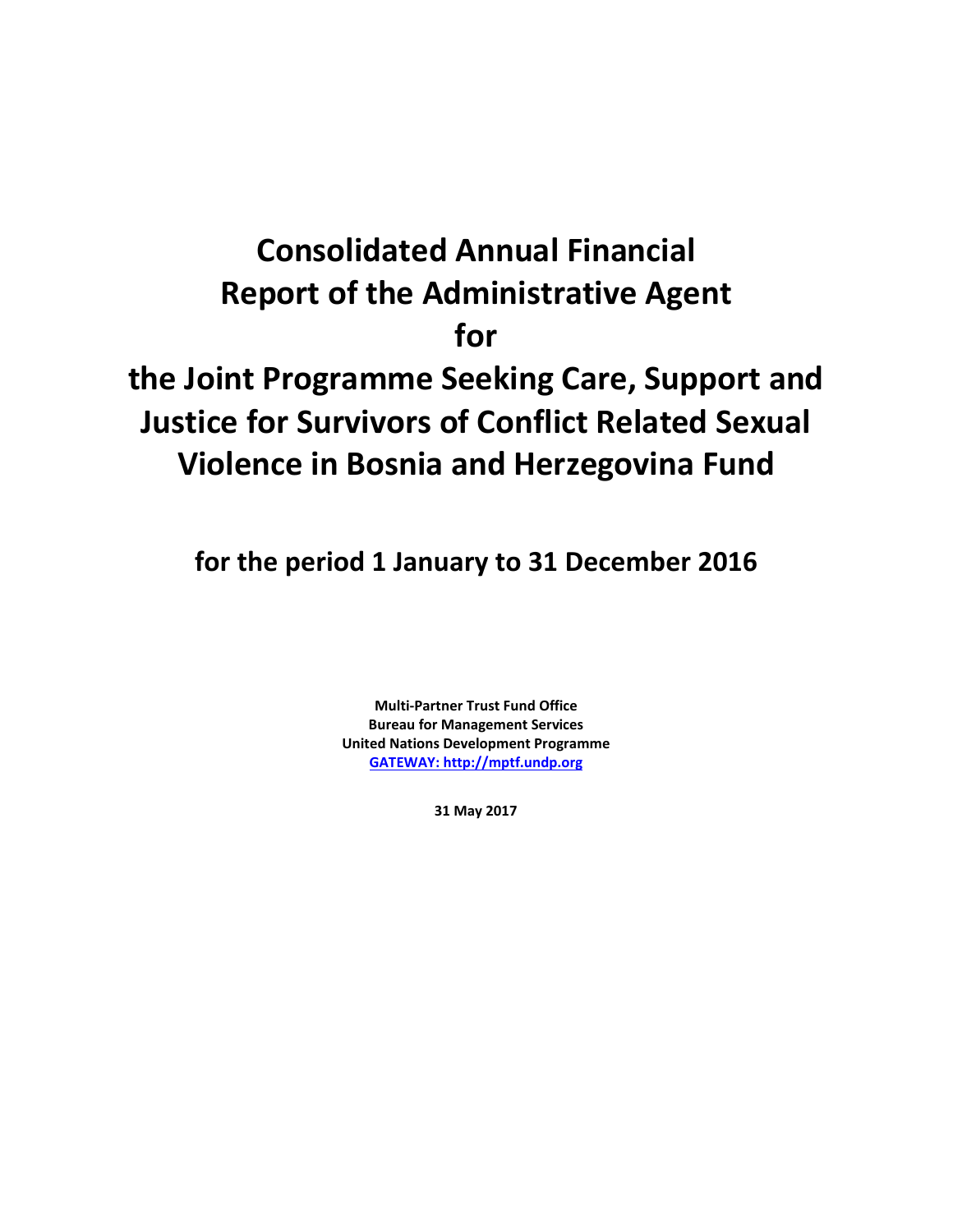# **PARTICIPATING ORGANIZATIONS CONTRIBUTORS**



0  $\frac{U|N}{D|P}$ 

**60 UNFP** 

International Organization for Migration

United Nations Development Programme

United Nations Population Fund



UNWOMEN



CANADA

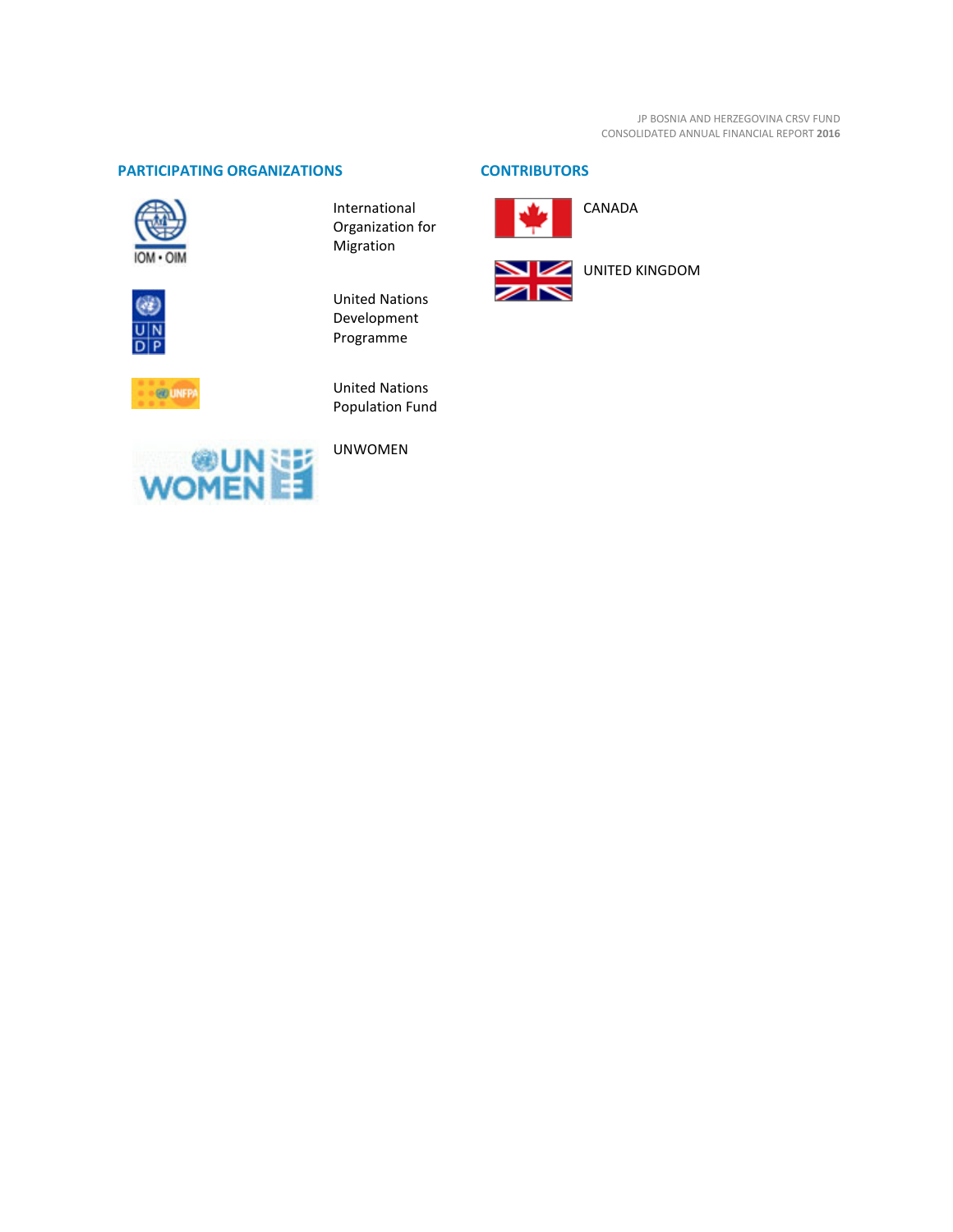#### **DEFINITIONS**

#### **Allocation**

Amount approved by the Steering Committee for a project/programme.

#### **Approved Project/Programme**

A project/programme including budget, etc., that is approved by the Steering Committee for fund allocation purposes.

#### **Contributor Commitment**

Amount(s) committed by a donor to a Fund in a signed Standard Administrative Arrangement with the UNDP Multi-Partner Trust Fund Office (MPTF Office), in its capacity as the Administrative Agent. A commitment may be paid or pending payment.

#### **Contributor Deposit**

Cash deposit received by the MPTF Office for the Fund from a contributor in accordance with a signed Standard Administrative Arrangement.

#### **Delivery Rate**

The percentage of funds that have been utilized, calculated by comparing expenditures reported by a Participating Organization against the 'net funded amount'.

#### **Indirect Support Costs**

A general cost that cannot be directly related to any particular programme or activity of the Participating Organizations. UNDG policy establishes a fixed indirect cost rate of 7% of programmable costs.

#### **Net Funded Amount**

Amount transferred to a Participating Organization less any refunds transferred back to the MPTF Office by a Participating Organization.

#### **Participating Organization**

A UN Organization or other inter-governmental Organization that is an implementing partner in a Fund, as represented by signing a Memorandum of Understanding (MOU) with the MPTF Office for a particular Fund.

#### **Project Expenditure**

The sum of expenses and/or expenditure reported by all Participating Organizations for a Fund irrespective of which basis of accounting each Participating Organization follows for donor reporting.

#### **Project Financial Closure**

A project or programme is considered financially closed when all financial obligations of an operationally completed project or programme have been settled, and no further financial charges may be incurred.

#### **Project Operational Closure**

A project or programme is considered operationally closed when all programmatic activities for which Participating Organization(s) received funding have been completed.

#### **Project Start Date**

Date of transfer of first instalment from the MPTF Office to the Participating Organization.

#### **Total Approved Budget**

This represents the cumulative amount of allocations approved by the Steering Committee.

### **US Dollar Amount**

The financial data in the report is recorded in US Dollars and due to rounding off of numbers, the totals may not add up.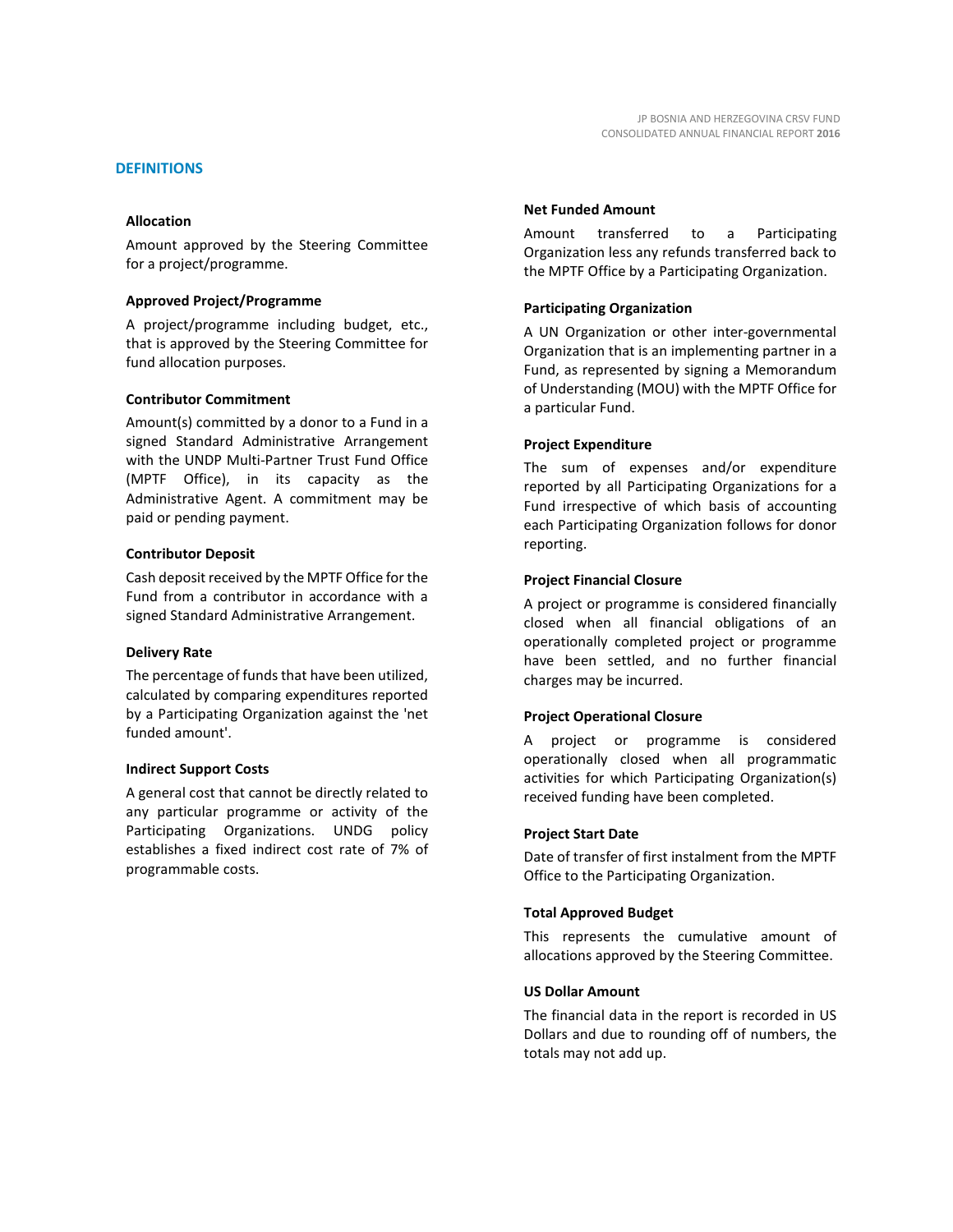#### **INTRODUCTION**

This Consolidated Annual Financial Report of the **JP Bosnia and Herzegovina CRSV Fund** is prepared by the United Nations Development Programme (UNDP) Multi-Partner Trust Fund Office (MPTF Office) in fulfillment of its obligations as Administrative Agent, as per the terms of Reference (TOR), the Memorandum of Understanding (MOU) signed between the UNDP MPTF Office and the Participating Organizations, and the Standard Administrative Arrangement (SAA) signed with contributors.

The MPTF Office, as Administrative Agent, is responsible for concluding an MOU with Participating Organizations and SAAs with contributors. It receives, administers and

manages contributions, and disburses these funds to the Participating Organizations. The Administrative Agent prepares and submits annual consolidated financial reports, as well as regular financial statements, for transmission to contributors.

This consolidated financial report covers the period 1 January to 31 December **2016** and provides financial data on progress made in the implementation of projects of the **JP Bosnia and Herzegovina CRSV Fund**. It is posted on the MPTF Office GATEWAY [\(http://mptf.undp.org/factsheet/fund/JBA00\)](http://mptf.undp.org/factsheet/fund/JBA00).

The financial data in the report is recorded in US Dollars and due to rounding off of numbers, the totals may not add up.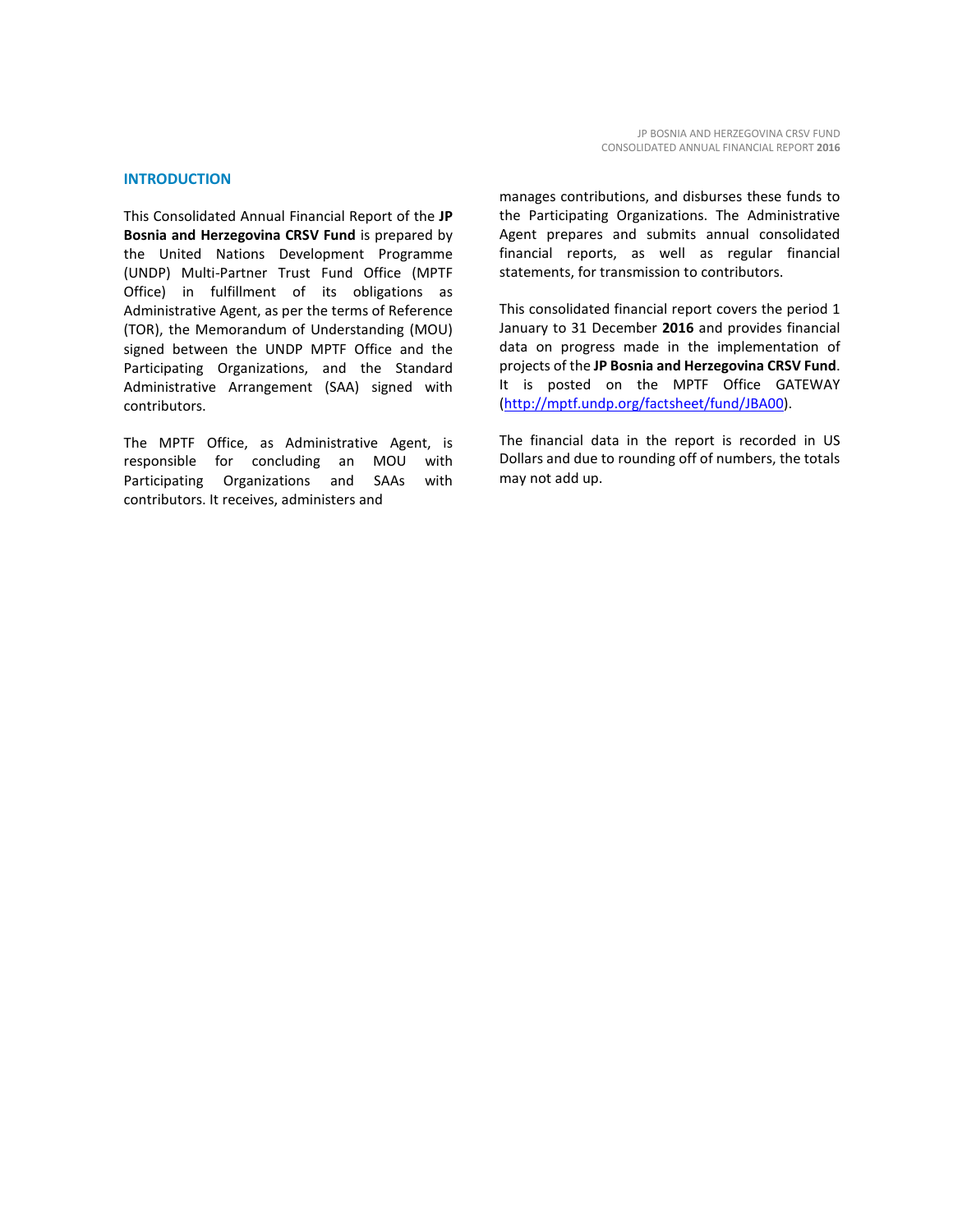#### **2016 FINANCIAL PERFORMANCE**

This chapter presents financial data and analysis of the **JP Bosnia and Herzegovina CRSV Fund** using the passthrough funding modality as of 31 December **2016**. Financial information for this Fund is also available on the MPTF Office GATEWAY, at the following address: [http://mptf.undp.org/factsheet/fund/JBA00.](http://mptf.undp.org/factsheet/fund/JBA00)

### **1. SOURCES AND USES OF FUNDS**

As of 31 December **2016**, **2** contributors deposited US\$ **1,748,969** in contributions and US\$ **922** was earned in interest.

The cumulative source of funds was US\$ **1,749,892** (see respectively, Tables 2 and 3).

Of this amount, US\$ **1,731,477** has been net funded to **4** Participating Organizations, of which US\$ **1,663,552** has been reported as expenditure. The Administrative Agent fee has been charged at the approved rate of 1% on deposits and amounts to US\$ **17,490**. Table 1 provides an overview of the overall sources, uses, and balance of the **JP Bosnia and Herzegovina CRSV Fund** as of 31 December 2016.

|                                                           | Annual 2015 | Annual 2016 | <b>Cumulative</b> |
|-----------------------------------------------------------|-------------|-------------|-------------------|
| <b>Sources of Funds</b>                                   |             |             |                   |
| Contributions from donors                                 | 448,279     | 877,835     | 1,748,969         |
| Fund Earned Interest and Investment Income                | 127         | 626         | 922               |
| Interest Income received from Participating Organizations |             |             |                   |
| Refunds by Administrative Agent to Contributors           |             |             |                   |
| Fund balance transferred to another MDTF                  |             |             |                   |
| Other Income                                              |             |             |                   |
| <b>Total: Sources of Funds</b>                            | 448,405     | 878,461     | 1,749,892         |
| <b>Use of Funds</b>                                       |             |             |                   |
| Transfers to Participating Organizations                  | 443,795     | 869,055     | 1,731,477         |
| Refunds received from Participating Organizations         |             |             |                   |
| <b>Net Funded Amount</b>                                  | 443,795     | 869,055     | 1,731,477         |
| <b>Administrative Agent Fees</b>                          | 4,483       | 8,778       | 17,490            |
| Direct Costs: (Steering Committee, Secretariatetc.)       |             |             |                   |
| <b>Bank Charges</b>                                       | 2           | 4           | 9                 |
| <b>Other Expenditures</b>                                 |             |             |                   |
| <b>Total: Uses of Funds</b>                               | 448,280     | 877,838     | 1,748,976         |
| Change in Fund cash balance with Administrative Agent     | 126         | 623         | 916               |
| Opening Fund balance (1 January)                          | 167         | 293         |                   |
| <b>Closing Fund balance (31 December)</b>                 | 293         | 916         | 916               |
| Net Funded Amount                                         | 443,795     | 869,055     | 1,731,477         |
| Participating Organizations' Expenditure                  | 889,985     | 732,101     | 1,663,552         |
| <b>Balance of Funds with Participating Organizations</b>  |             |             | 67,925            |

#### **Table 1. Financial Overview, as of 31 December 2016 (in US Dollars)**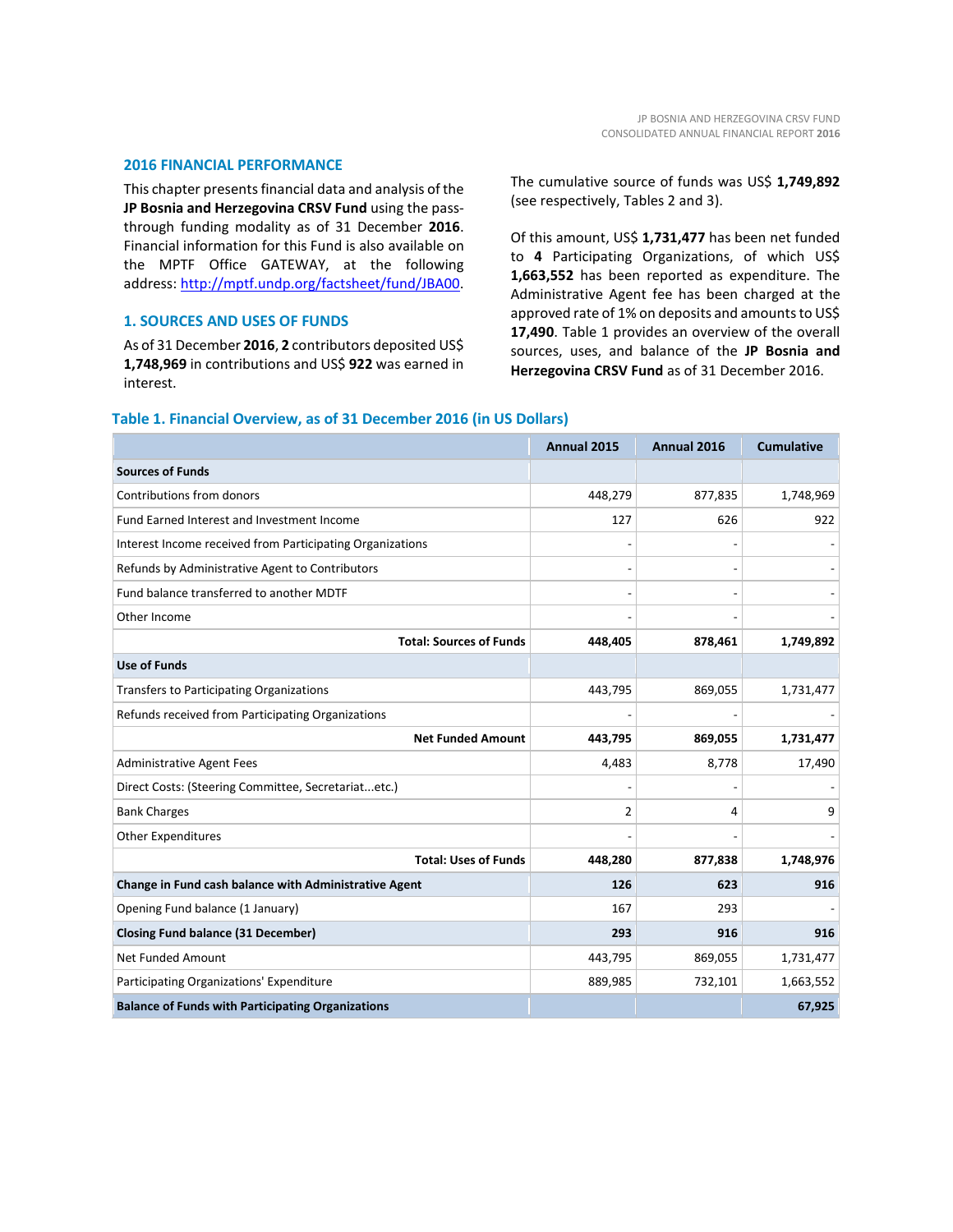# **2. PARTNER CONTRIBUTIONS**

Table 2 provides information on cumulative contributions received from all contributors to this Fund as of 31 December **2016**.

The **JP Bosnia and Herzegovina CRSV Fund** is currently being financed by **2** contributors, as listed in the table below.

The table below includes commitments made up to 31 December **2016** through signed Standard Administrative Agreements, and deposits made through **2016**. It does not include commitments that were made to the fund beyond **2016.**

# **Table 2. Contributors' Commitments and Deposits, as of 31 December 2016 (in US Dollars)**

| <b>Contributors</b> | <b>Total Commitments</b> | <b>Prior Years</b><br>as of 31-Dec-2015 Deposits | <b>Current Year</b><br>Jan-Dec-2016 Deposits | <b>Total Deposits</b> |
|---------------------|--------------------------|--------------------------------------------------|----------------------------------------------|-----------------------|
| CANADA              | 385.055                  | -                                                | 385,055                                      | 385,055               |
| UNITED KINGDOM      | 1,363,914                | 871,134                                          | 492,780                                      | 1,363,914             |
| <b>Grand Total</b>  | 1,748,969                | 871,134                                          | 877,835                                      | 1,748,969             |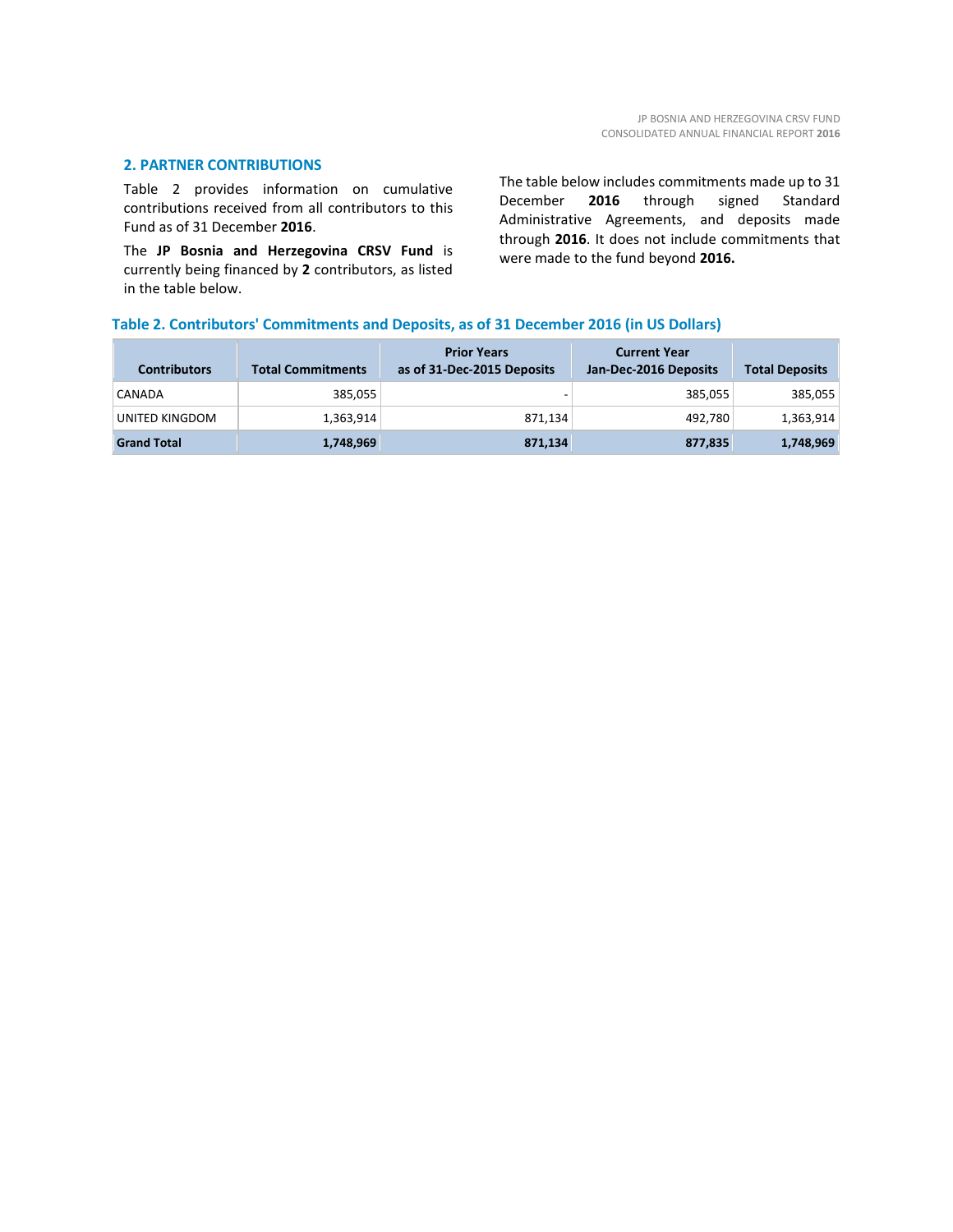#### **3. INTEREST EARNED**

Interest income is earned in two ways: 1) on the balance of funds held by the Administrative Agent (Fund earned interest), and 2) on the balance of funds held by the Participating Organizations (Agency earned interest) where their Financial Regulations and Rules allow return of interest to the AA.

As of 31 December **2016**, Fund earned interest amounts to US\$ **922**.

Details are provided in the table below.

#### **Table 3. Sources of Interest and Investment Income, as of 31 December 2016 (in US Dollars)**

| <b>Interest Earned</b>                     | <b>Prior Years</b><br>as of 31-Dec-2015 | <b>Current Year</b><br>Jan-Dec-2016 | <b>Total</b> |
|--------------------------------------------|-----------------------------------------|-------------------------------------|--------------|
| <b>Administrative Agent</b>                |                                         |                                     |              |
| Fund Earned Interest and Investment Income | 297                                     | 626                                 | 922          |
| <b>Total: Fund Earned Interest</b>         | 297                                     | 626                                 | 922          |
| <b>Participating Organization</b>          |                                         |                                     |              |
| <b>Total: Agency earned interest</b>       |                                         |                                     |              |
| <b>Grand Total</b>                         | 297                                     | 626                                 | 922          |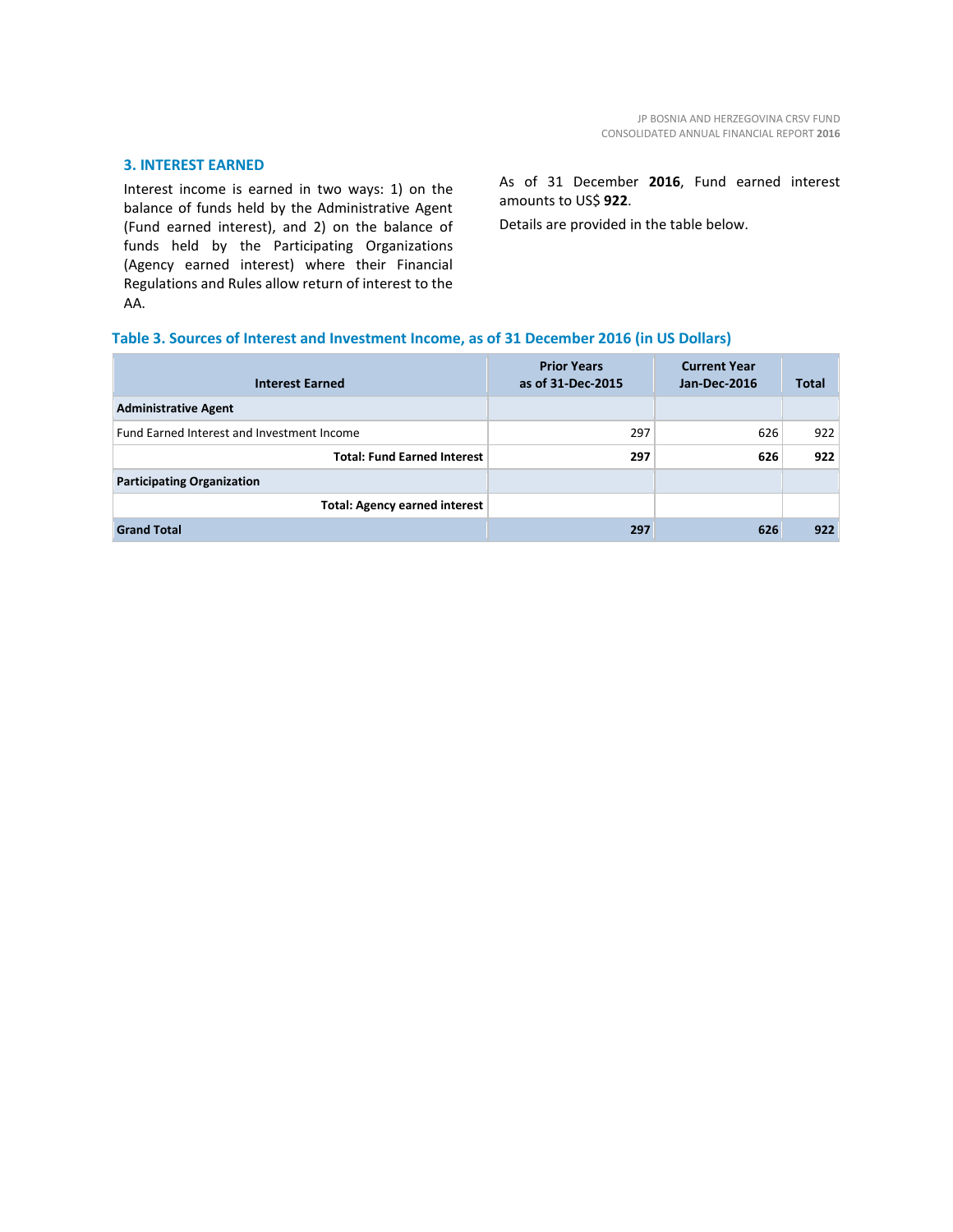### **4. TRANSFER OF FUNDS**

Allocations to Participating Organizations are approved by the Steering Committee and disbursed by the Administrative Agent. As of 31 December **2016**, the AA has transferred US\$ **1,731,477** to **4** Participating Organizations (see list below).

#### **4.1 TRANSFER BY PARTICIPATING ORGANIZATION**

Table 4 provides additional information on the refunds received by the MPTF Office, and the net funded amount for each of the Participating Organizations.

# **Table 4. Transfer, Refund, and Net Funded Amount by Participating Organization, as of 31 December 2016 (in US Dollars)**

| Participating<br>Organization | Prior Years as of 31-Dec-2015 |                |                   | <b>Current Year Jan-Dec-2016</b> |                |                   | <b>Total</b>     |                |                   |
|-------------------------------|-------------------------------|----------------|-------------------|----------------------------------|----------------|-------------------|------------------|----------------|-------------------|
|                               | <b>Transfers</b>              | <b>Refunds</b> | <b>Net Funded</b> | <b>Transfers</b>                 | <b>Refunds</b> | <b>Net Funded</b> | <b>Transfers</b> | <b>Refunds</b> | <b>Net Funded</b> |
| <b>IOM</b>                    | 160.070                       |                | 160.070           | 193,998                          |                | 193.998           | 354.068          |                | 354,068           |
| <b>UNDP</b>                   | 106,481                       |                | 106,481           | 284,192                          |                | 284.192           | 390,673          |                | 390,673           |
| <b>UNFPA</b>                  | 363,734                       |                | 363,734           | 210,776                          |                | 210,776           | 574.510          |                | 574,510           |
| <b>UNWOMEN</b>                | 232,137                       |                | 232,137           | 180,089                          |                | 180.089           | 412.226          |                | 412,226           |
| <b>Grand Total</b>            | 862,422                       |                | 862,422           | 869,055                          |                | 869,055           | 1,731,477        |                | 1,731,477         |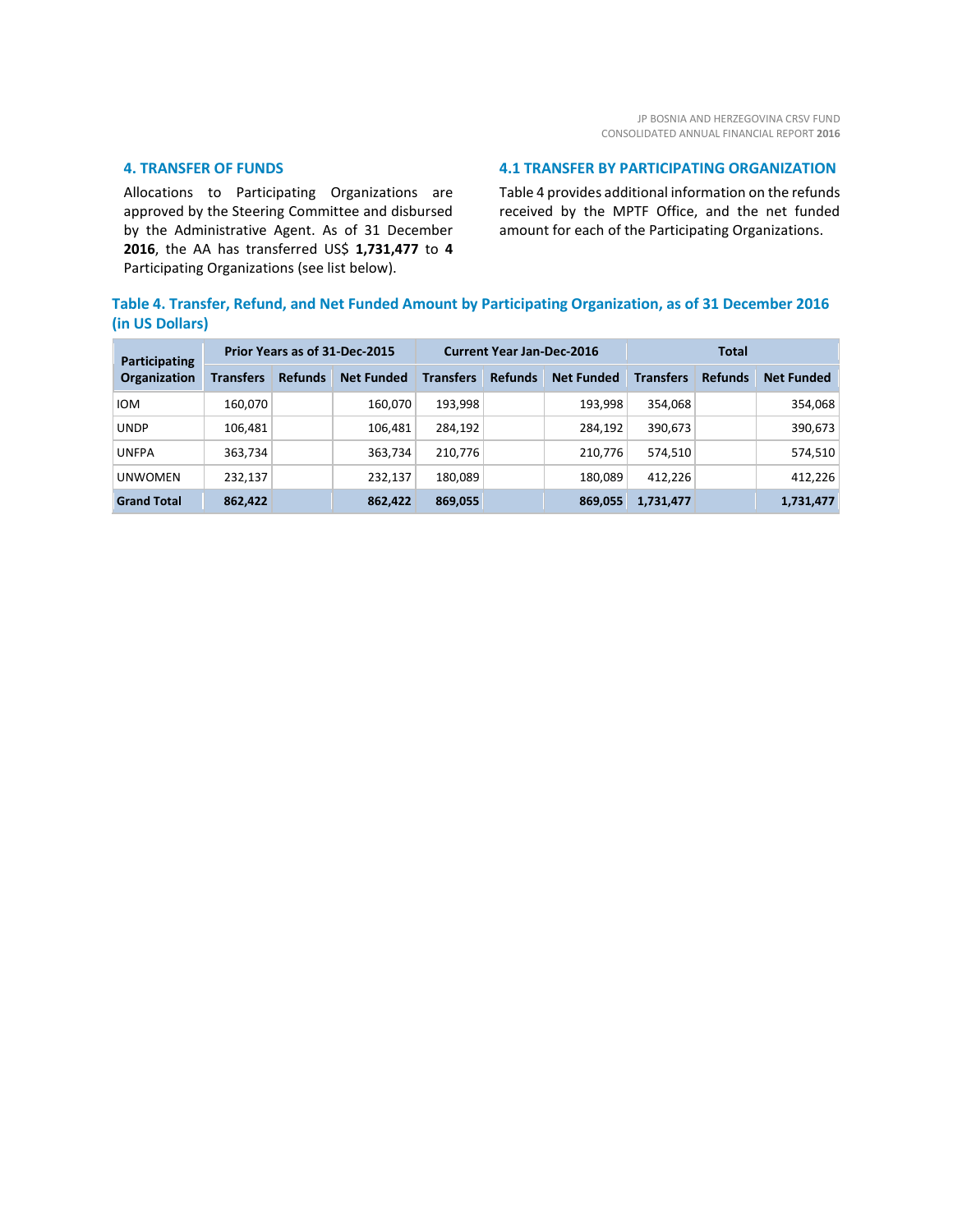# **5. EXPENDITURE AND FINANCIAL DELIVERY RATES**

All final expenditures reported for the year **2016** were submitted by the Headquarters of the Participating Organizations. These were consolidated by the MPTF Office.

Project expenditures are incurred and monitored by each Participating Organization, and are reported as per the agreed upon categories for inter-agency harmonized reporting. The reported expenditures were submitted via the MPTF Office's online expenditure reporting tool. The **2016** expenditure data has been posted on the MPTF Office GATEWAY at [http://mptf.undp.org/factsheet/fund/JBA00.](http://mptf.undp.org/factsheet/fund/JBA00) 

 $\overline{a}$ 

## **5.1 EXPENDITURE REPORTED BY PARTICIPATING ORGANIZATION**

In **2016**, US\$ **869,055** was net funded to Participating Organizations, and US\$ **732,101** was reported in expenditure.

As shown in table below, the cumulative net funded amount is US\$ **1,731,477** and cumulative expenditures reported by the Participating Organizations amount to US\$ **1,663,552**. This equates to an overall Fund expenditure delivery rate of **96** percent.

# **Table 5. Net Funded Amount, Reported Expenditure, and Financial Delivery by Participating Organization, as of 31 December 2016 (in US Dollars)**

|                                      |                           |                                    | <b>Expenditure</b>                      |                                     |                      |                           |
|--------------------------------------|---------------------------|------------------------------------|-----------------------------------------|-------------------------------------|----------------------|---------------------------|
| Participating<br><b>Organization</b> | Approved<br><b>Amount</b> | <b>Net Funded</b><br><b>Amount</b> | <b>Prior Years</b><br>as of 31-Dec-2015 | <b>Current Year</b><br>Jan-Dec-2016 | <b>Cumulative</b>    | <b>Delivery Rate</b><br>% |
| <b>IOM</b>                           | 354,068                   | 354,068                            | 149,719                                 | 107,739                             | 257,458              | 72.71                     |
| <b>UNDP</b>                          | 390,673                   | 390,673                            | 187,6241                                | 360,840 <sup>2</sup>                | 548,464 <sup>3</sup> | 140.39                    |
| <b>UNFPA</b>                         | 574,510                   | 574.510                            | 363,734                                 | 178,758                             | 542.492              | 94.43                     |
| <b>UNWOMEN</b>                       | 412,226                   | 412,226                            | 230,375                                 | 84.7644                             | 315,138              | 76.45                     |
| <b>Grand Total</b>                   | 1,731,477                 | 1,731,477                          | 931,451                                 | 732,101                             | 1,663,552            | 96.08                     |

<span id="page-8-0"></span><sup>1</sup> The amount of USD 187,624 includes UN Action funds - MPTF contract 00096500 in the amount of USD 86,148.61. Correct expenditure for contract 00091998 in 2015 is USD 101,475.05. Both contracts were administered by UNDP BiH under the same project, but on different activities. UNDP BiH was not aware of the reporting mechanism towards MPTF until recently and that it was not possible to reflect both MPTF contracts in Atlas under the same output project number. Consequently, the total expenditure of all UN Participating Organizations in the period prior to December 2015 is USD 845,302.

<span id="page-8-1"></span><sup>2</sup> The amount of USD 360,840 includes UN Action funds – MPTF contract 00096500 in the amount of USD 145,474.98. Correct expenditure for contract 00091998 in 2016 is USD 215,365.22. Consequently, the total expenditure of all UN Participating Organizations in 2016 is USD 586,626.

<span id="page-8-2"></span><sup>3</sup> UNDP cumulative expenditure by MPTF contracts is as follows: 00091998: USD 316,840.27 and 00096500: USD 231,623.59. Consequently, the cumulative expenditure of all UN Participating Organizations is USD 1,431,928.

<span id="page-8-3"></span><sup>4</sup> As per UN Women expenditure tracking in the period January – December 2016 UN Women spent in total 117,215 USD comprising of following: USD 31,823-UK 2nd phase; USD 70,073-Canada; USD 15,319-UK 3rd phase. The figures will be adjusted in the subsequent reporting periods.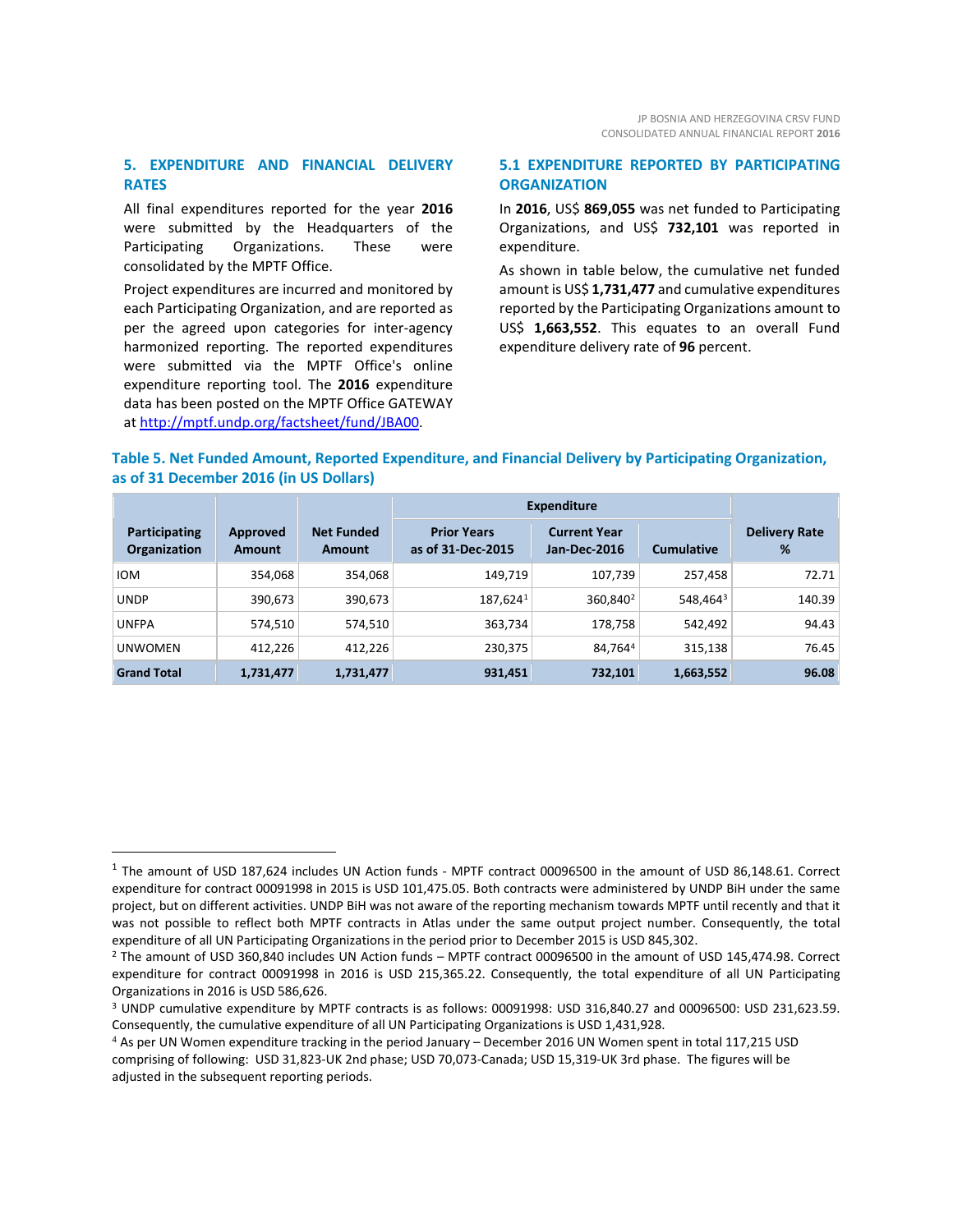#### **5.4 EXPENDITURE REPORTED BY CATEGORY**

Project expenditures are incurred and monitored by each Participating Organization and are reported as per the agreed categories for inter-agency harmonized reporting. In 2006 the UN Development Group (UNDG) established six categories against which UN entities must report inter-agency project expenditures, which were subsequently modified in 2012 by the UN Chief Executive Board (CEB) as a result of IPSAS adoption to comprise eight categories.

Table 7 reflects expenditure reported in the UNDG/CEB expense categories.

- 1. Staff and personnel costs
- 2. Supplies, commodities and materials
- 3. Equipment, vehicles, furniture and depreciation
- 4. Contractual services
- 5. Travel
- 6. Transfers and grants
- 7. General operating expenses
- 8. Indirect costs

\_\_\_\_\_\_\_\_\_\_\_\_\_\_\_\_\_\_\_\_\_\_

 $\overline{a}$ 

#### **Table 6. Expenditure by UNDG Budget Category, as of 31 December 2016 (in US Dollars)**

|                                                 | <b>Expenditure</b>                      |                                            |            |                                                     |
|-------------------------------------------------|-----------------------------------------|--------------------------------------------|------------|-----------------------------------------------------|
| Category                                        | <b>Prior Years</b><br>as of 31-Dec-2015 | <b>Current Year</b><br><b>Jan-Dec-2016</b> | Total      | <b>Percentage of Total</b><br><b>Programme Cost</b> |
| Staff & Personnel Cost                          | 49,226                                  | 28,383                                     | 77,609     | 5.01                                                |
| Supplies, commodities and materials             | 16,636                                  | 17,526                                     | 34,161     | 2.21                                                |
| Equipment, vehicles, furniture and depreciation | 17,192                                  | 52,177                                     | 69,369     | 4.48                                                |
| <b>Contractual Services</b>                     | 519,352                                 | 309,970                                    | 829,323    | 53.55                                               |
| Travel                                          | 63,477                                  | 63,962                                     | 127,439    | 8.23                                                |
| <b>Transfers and Grants</b>                     | 48,776                                  | 55,038                                     | 103,814    | 6.70                                                |
| <b>General Operating</b>                        | 147,581                                 | 159,280                                    | 306,862    | 19.82                                               |
| <b>Programme Costs Total</b>                    | 862,240                                 | 686,336                                    | 1,548,576  | 100.00                                              |
| <sup>1</sup> Indirect Support Costs Total       | 69,212                                  | 45,765                                     | 114,977    | 7.42                                                |
| <b>Total</b>                                    | 931,4515                                | 732,1016                                   | 1,663,5527 |                                                     |

**<sup>1</sup> Indirect Support Costs** charged by Participating Organization, based on their financial regulations, can be deducted upfront or at a later stage during implementation. The percentage may therefore appear to exceed the 7% agreed-upon for on-going projects. Once projects are financially closed, this number is not to exceed 7%.

<span id="page-9-0"></span><sup>5</sup> The amount of USD 931,451 includes UNDP 2015 expenditures related to UN Action funds - MPTF contract 00096500 in the amount of USD 86,148.61. Correct total programme expenditure under MPTF contract 00091998 for the period prior to December 2015 is therefore USD 845,302.

<span id="page-9-1"></span><sup>6</sup> As above, the amount of USD 732,101 includes UNDP 2016 expenditures related to UN Action funds - MPTF contract 00096500 in the amount of USD 145,474.98. Correct total programme expenditure under MPTF contract 00091998 for the period January-December 2016 is therefore USD 586,626.

<span id="page-9-2"></span><sup>7</sup> The correct total cumulative expenditure for MPTF contract 00091998 – once deducted UNDP amounts attributable to project 00096500 – is USD 1,431,928.